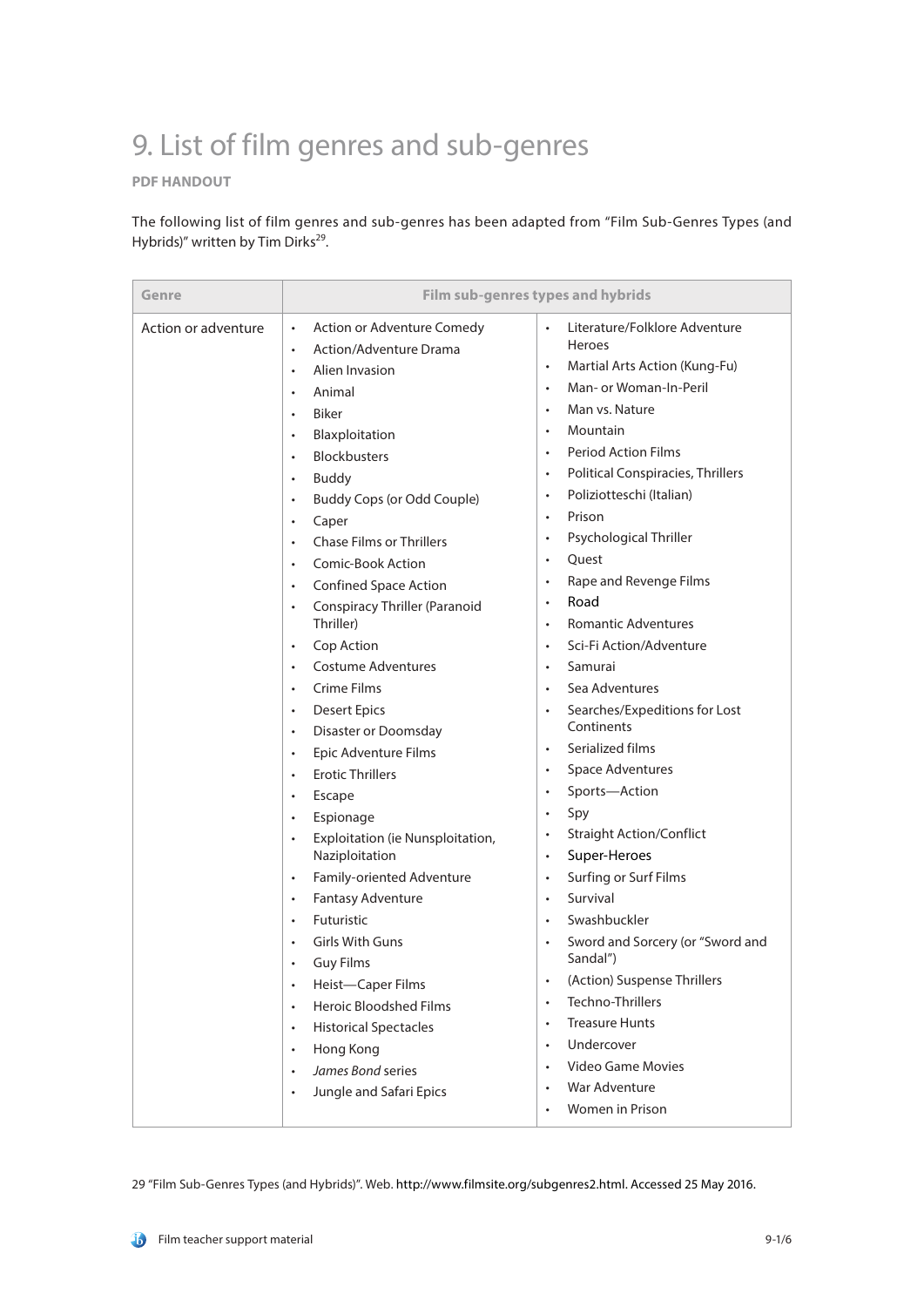| Genre              |                                                                                                                                                                                                                                                                                                                                                                                                                                                                                                                                                                                                                                                                                                                                                                                                                                                                                                                                                                                                                  | Film sub-genres types and hybrids                                                                                                                                                                                                                                                                                                                                                                                                                                                                                                                                                                                                                                                                                                                                                                                                                                                                                 |
|--------------------|------------------------------------------------------------------------------------------------------------------------------------------------------------------------------------------------------------------------------------------------------------------------------------------------------------------------------------------------------------------------------------------------------------------------------------------------------------------------------------------------------------------------------------------------------------------------------------------------------------------------------------------------------------------------------------------------------------------------------------------------------------------------------------------------------------------------------------------------------------------------------------------------------------------------------------------------------------------------------------------------------------------|-------------------------------------------------------------------------------------------------------------------------------------------------------------------------------------------------------------------------------------------------------------------------------------------------------------------------------------------------------------------------------------------------------------------------------------------------------------------------------------------------------------------------------------------------------------------------------------------------------------------------------------------------------------------------------------------------------------------------------------------------------------------------------------------------------------------------------------------------------------------------------------------------------------------|
| Comedy             | Absurd<br>$\bullet$<br><b>Action Comedies</b><br>$\bullet$<br><b>Anarchic Comedies</b><br>$\bullet$<br>Animals<br>$\bullet$<br><b>Black Comedies (Dark Humour)</b><br>$\bullet$<br><b>British Humour</b><br>$\bullet$<br><b>Buddy</b><br>$\bullet$<br><b>Classic Comedies</b><br>$\bullet$<br>Clown<br>$\bullet$<br><b>Comedy Thrillers</b><br>$\bullet$<br><b>Comic Criminals</b><br>$\bullet$<br>Coming of Age<br>$\bullet$<br>Conceptual<br>$\bullet$<br><b>Crime/Caper Comedies</b><br>$\bullet$<br>"Dumb" Comedies<br>$\bullet$<br><b>Fairy Tale</b><br>$\bullet$<br><b>Family Comedies</b><br>$\bullet$<br>Farce<br>$\bullet$<br>Fish-out-of-water Comedies<br>$\bullet$<br><b>Gross-out Comedies</b><br>$\bullet$<br><b>Horror Comedies</b><br>$\bullet$<br>Lampoon<br>$\bullet$<br><b>Mafia Comedies</b><br>$\bullet$<br>"Meet-Cute" Screwball or Romantic<br>Comedies<br><b>Military Comedies</b><br>$\bullet$<br>Mock-umentary (Fake Documentary)<br>$\bullet$<br><b>Musical Comedies</b><br>$\bullet$ | <b>Parenthood Comedies</b><br>$\bullet$<br>Parody<br>$\bullet$<br><b>Political Comedies</b><br>$\bullet$<br>Populist<br>$\bullet$<br><b>Pre-Teen Comedies</b><br>$\bullet$<br><b>Remarriage Comedies</b><br>$\bullet$<br>Road<br>$\bullet$<br>Romantic Comedies ("Rom-Coms")<br>$\bullet$<br>Satire<br>$\bullet$<br><b>School Days</b><br>$\bullet$<br><b>Screwball Comedies</b><br>$\bullet$<br><b>Sex Comedies</b><br>Slacker<br>$\bullet$<br>Slapstick<br>$\bullet$<br>Social-Class Comedies<br>$\bullet$<br><b>Sophisticated Comedies</b><br>$\bullet$<br>Spoofs<br>$\bullet$<br><b>Sports Comedies</b><br>$\bullet$<br>Stand-Up<br>$\bullet$<br><b>Stoner Comedies</b><br>$\bullet$<br><b>Supernatural Comedies</b><br>$\bullet$<br>Teen/Teen Sex Comedies<br>$\bullet$<br><b>Urban Comedies</b><br>$\bullet$<br><b>War Comedies</b><br>$\bullet$<br><b>Western Comedies</b><br>$\bullet$<br>Zombie Comedies |
| Crime and gangster | "Bad Girl" Movies<br>$\bullet$<br>Blaxploitation<br>$\bullet$<br><b>Buddy Cop</b><br>$\bullet$<br><b>Caper Stories</b><br>$\bullet$<br>Cops and Robbers<br>$\bullet$<br>Courtroom Drama<br>$\bullet$<br>Crime Comedy or Drama<br>$\bullet$<br>Detective/Mysteries<br>$\bullet$<br>Espionage<br>$\bullet$<br><b>Femme Fatales</b><br>$\bullet$<br>Film Noir<br>$\bullet$<br>Gangs<br>$\bullet$<br>Hard-boiled Detective<br>$\bullet$<br>HeistHood Films<br>$\bullet$<br>Juvenile Delinquency<br>$\bullet$<br>Law and Order (Legal)<br>$\bullet$<br>Lovers on the Run Road Films<br>$\bullet$                                                                                                                                                                                                                                                                                                                                                                                                                      | Mafia (Gangster), Organized Crime,<br>Mob Films<br>Mysteries<br>Neo-Noir<br>$\bullet$<br><b>Outlaw Biker Films</b><br>$\bullet$<br>Police/Detective<br>$\bullet$<br>Post-Noir<br>$\bullet$<br>Procedurals<br>$\bullet$<br>Prison<br>$\bullet$<br>Private-Eye<br>$\bullet$<br><b>Suspense Thrillers</b><br>$\bullet$<br><b>Trial Films</b><br>$\bullet$<br><b>True Crime</b><br>$\bullet$<br><b>Vice Films</b><br>$\bullet$<br>Victim<br>$\bullet$<br>Who-dun-its<br>$\bullet$<br><b>Women's Prison Films</b>                                                                                                                                                                                                                                                                                                                                                                                                      |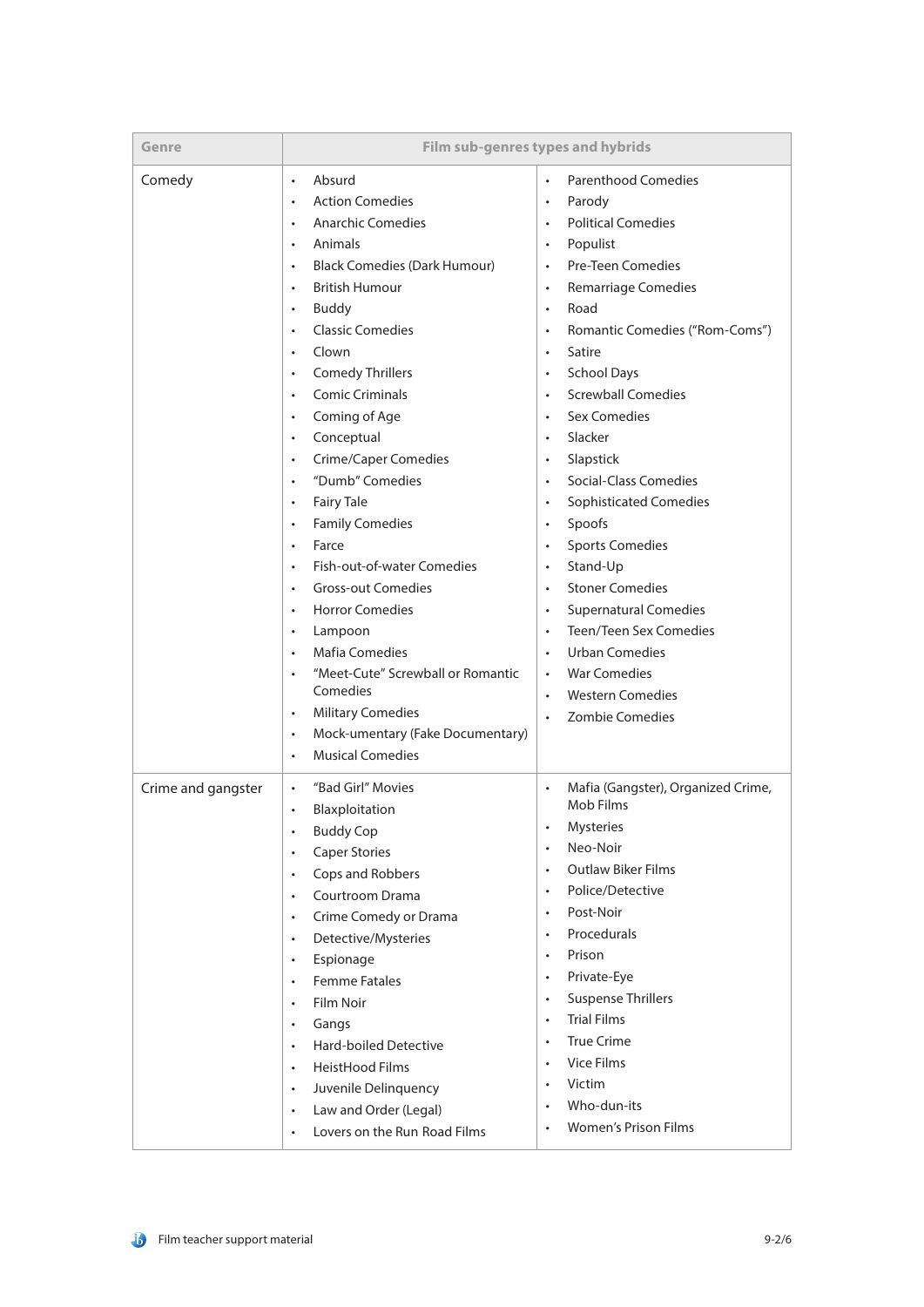| Genre | Film sub-genres types and hybrids                                                                                                                                                                                                                                                                                                                                                                                                                                                                                                                                                                                                                                                                                                                                                                                                                                                                                                                                                                                                                                                                                                                                                                                                                                                                                                                                                                                                                                                                              |                                                                                                                                                                                                                                                                                                                                                                                                                                                                                                                                                                                                                                                                                                                                                                                                                                                                                                                                                                                                                                                                                                                                                                                                                                                                                                                                                                                                                                                                  |
|-------|----------------------------------------------------------------------------------------------------------------------------------------------------------------------------------------------------------------------------------------------------------------------------------------------------------------------------------------------------------------------------------------------------------------------------------------------------------------------------------------------------------------------------------------------------------------------------------------------------------------------------------------------------------------------------------------------------------------------------------------------------------------------------------------------------------------------------------------------------------------------------------------------------------------------------------------------------------------------------------------------------------------------------------------------------------------------------------------------------------------------------------------------------------------------------------------------------------------------------------------------------------------------------------------------------------------------------------------------------------------------------------------------------------------------------------------------------------------------------------------------------------------|------------------------------------------------------------------------------------------------------------------------------------------------------------------------------------------------------------------------------------------------------------------------------------------------------------------------------------------------------------------------------------------------------------------------------------------------------------------------------------------------------------------------------------------------------------------------------------------------------------------------------------------------------------------------------------------------------------------------------------------------------------------------------------------------------------------------------------------------------------------------------------------------------------------------------------------------------------------------------------------------------------------------------------------------------------------------------------------------------------------------------------------------------------------------------------------------------------------------------------------------------------------------------------------------------------------------------------------------------------------------------------------------------------------------------------------------------------------|
| Cult  | Any genre or sub-genre may be considered a "cult film".                                                                                                                                                                                                                                                                                                                                                                                                                                                                                                                                                                                                                                                                                                                                                                                                                                                                                                                                                                                                                                                                                                                                                                                                                                                                                                                                                                                                                                                        |                                                                                                                                                                                                                                                                                                                                                                                                                                                                                                                                                                                                                                                                                                                                                                                                                                                                                                                                                                                                                                                                                                                                                                                                                                                                                                                                                                                                                                                                  |
| Drama | Adaptations, Based upon True<br>$\bullet$<br><b>Stories</b><br>Addiction and/or Alcoholism<br>$\bullet$<br>Adventure Drama<br>$\bullet$<br>Adult<br>$\bullet$<br>African-American<br>$\bullet$<br>Americana<br>$\bullet$<br>Autobiographies/Biographies<br>$\bullet$<br><b>Biopics (Biographical)</b><br>$\bullet$<br><b>British Empire</b><br>$\bullet$<br><b>Buddy Film</b><br>$\bullet$<br>"Chick" Flicks or "Guy-Cry" Films<br>$\bullet$<br><b>Childhood Dramas</b><br>$\bullet$<br><b>Christmas Films</b><br>$\bullet$<br>Coming-of-Age<br>$\bullet$<br><b>Costume Dramas</b><br>$\bullet$<br><b>Courtroom Dramas</b><br>$\bullet$<br>Crime Dramas<br>$\bullet$<br>Dance<br>$\bullet$<br><b>Diary Films</b><br>$\bullet$<br>Disease/Disability<br>$\bullet$<br><b>Disaster</b><br>$\bullet$<br>Docu-dramas<br>$\bullet$<br>Ensemble<br>$\bullet$<br>Erotic Drama<br>$\bullet$<br>Espionage<br>$\bullet$<br><b>Ethnic Family Saga</b><br>$\bullet$<br>Euro-Spy Films<br>$\bullet$<br>"Fallen" Women<br><b>Fantasy Drama</b><br>$\bullet$<br>Feminist<br>$\bullet$<br>Film a Clef<br>$\bullet$<br>Gay and Lesbian<br>$\bullet$<br><b>Generation Gap</b><br>$\bullet$<br>Hagiographies (Religious Figures)<br>$\bullet$<br><b>Heavenly Drama</b><br>$\bullet$<br>High School<br>$\bullet$<br>Holiday Film<br>$\bullet$<br>Holocaust<br>$\bullet$<br>Hood Films<br>$\bullet$<br>Inspirational<br>$\bullet$<br>Investigative Reporting<br>$\bullet$<br>Legal/Courtroom<br>$\bullet$<br>Life Story<br>$\bullet$ | Literary Adaptation<br>$\bullet$<br>Love<br>$\bullet$<br><b>Marital Drama</b><br>$\bullet$<br>Medical<br>$\bullet$<br>Melodramas ("Women's Pictures",<br>$\bullet$<br>Tearjerkers or "Weepies")<br>Message Movie<br>$\bullet$<br><b>Musical Drama</b><br>$\bullet$<br>Newspaper<br>$\bullet$<br>Nostalgia<br>$\bullet$<br>Odd Couple<br>$\bullet$<br>Period Film<br>$\bullet$<br>Police Drama<br>$\bullet$<br>POW Drama<br>$\bullet$<br><b>Presidential Politics or Political</b><br>$\bullet$<br><b>Dramas</b><br>Prison Drama<br>Propaganda<br>$\bullet$<br>Prostitution<br>$\bullet$<br>Psychological Drama<br>$\bullet$<br>Race Relations, Interracial Themes<br>$\bullet$<br>Religious<br>$\bullet$<br>Resistance<br>$\bullet$<br>Reunion<br>$\bullet$<br><b>Road Movie</b><br>$\bullet$<br><b>Romantic Dramas</b><br>$\bullet$<br><b>Rural Drama</b><br>$\bullet$<br>Sexual/Erotic (Steamy Romantic<br>$\bullet$<br>Dramas)<br>Shakespearean<br>Showbiz Dramas<br>$\bullet$<br>Slice of Life<br>$\bullet$<br>Soap Opera<br>$\bullet$<br>Social Problem Film, Social<br>$\bullet$<br>Commentaries<br>Small-town Life<br>$\bullet$<br><b>Sports Dramas or Biopics</b><br>$\bullet$<br>Supernatural Drama<br>$\bullet$<br>Teen (or Youth) Films<br>$\bullet$<br>Tragedy<br>$\bullet$<br>True Crime Drama<br>$\bullet$<br>Urban Drama<br>$\bullet$<br><b>War-Military Dramas</b><br>$\bullet$<br>Women's Friendship<br>$\bullet$<br>Youth Culture<br>$\bullet$ |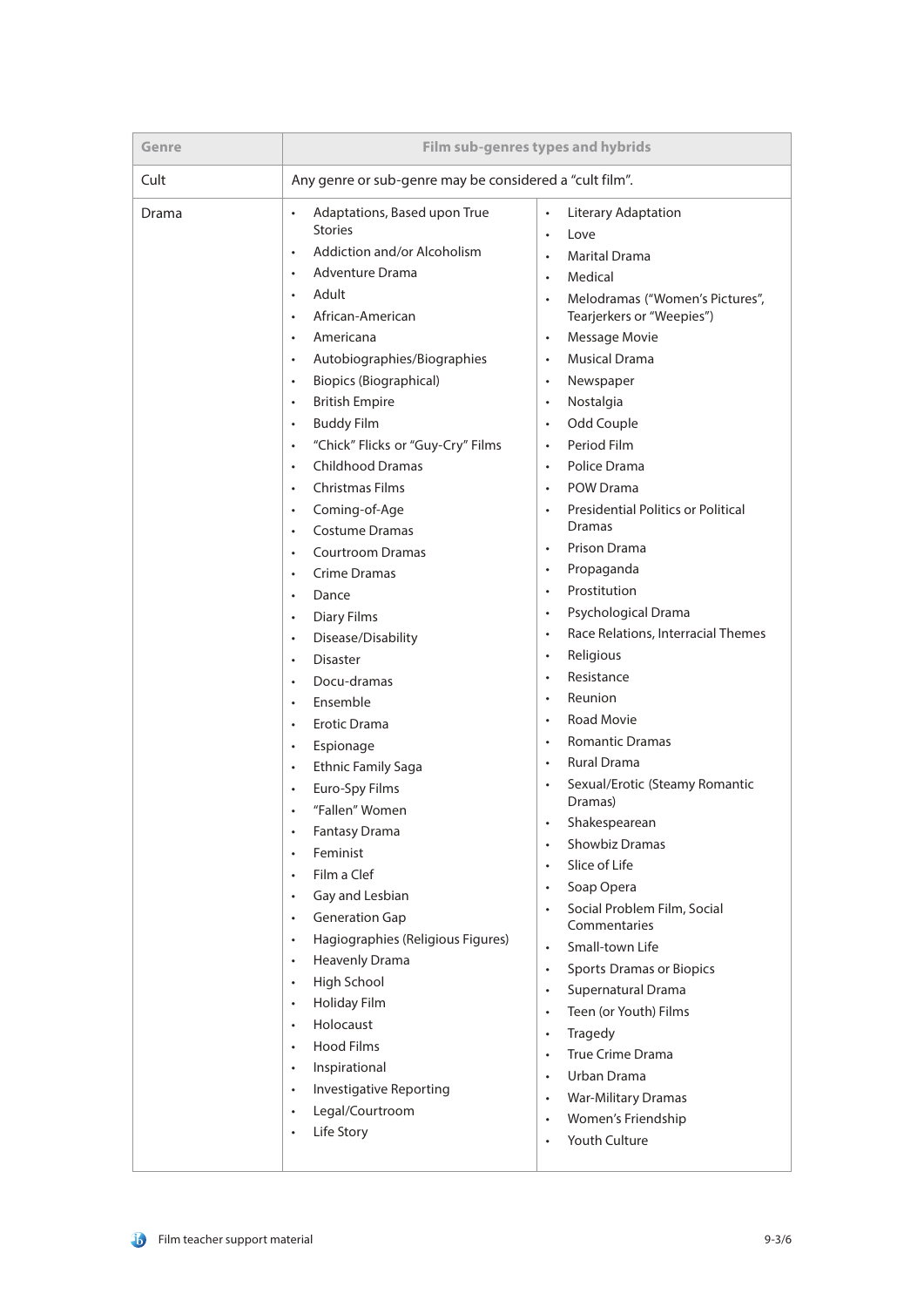| Genre               |                                                                                                                                                                                                                                                                                                                                                                                                                                                                                                                                                                                                                                                                                                                                                                                                      | Film sub-genres types and hybrids                                                                                                                                                                                                                                                                                                                                                                                                                                                                                                                                                                                                                                                                                                                   |
|---------------------|------------------------------------------------------------------------------------------------------------------------------------------------------------------------------------------------------------------------------------------------------------------------------------------------------------------------------------------------------------------------------------------------------------------------------------------------------------------------------------------------------------------------------------------------------------------------------------------------------------------------------------------------------------------------------------------------------------------------------------------------------------------------------------------------------|-----------------------------------------------------------------------------------------------------------------------------------------------------------------------------------------------------------------------------------------------------------------------------------------------------------------------------------------------------------------------------------------------------------------------------------------------------------------------------------------------------------------------------------------------------------------------------------------------------------------------------------------------------------------------------------------------------------------------------------------------------|
| Epics or historical | Alternate History (What if ?)<br>$\bullet$<br><b>Biblical</b><br>$\bullet$<br><b>British Empire</b><br>$\bullet$<br>Dark Ages<br>$\bullet$<br>Greek Myth<br>$\bullet$<br>Hagiographies<br>$\bullet$<br>Historical or Biographical Epics<br>$\bullet$<br>(Biopics)<br>Indian History<br>$\bullet$<br>Literary Adaptation<br>$\bullet$                                                                                                                                                                                                                                                                                                                                                                                                                                                                 | Medieval (Dark Ages)<br>$\bullet$<br>"Period Pictures"<br>$\bullet$<br>Religious<br>$\bullet$<br>Roman Empire<br>$\bullet$<br><b>Romantic Epic</b><br>$\bullet$<br>Sword and Sandal<br>$\bullet$<br>War or Westerns (Epic)                                                                                                                                                                                                                                                                                                                                                                                                                                                                                                                          |
| Horror              | <b>B-Movie Horror</b><br>$\bullet$<br><b>Cannibalism or Cannibal Films</b><br>$\bullet$<br><b>Classic Horror</b><br>$\bullet$<br>Costume Horror<br>$\bullet$<br><b>Creature Features</b><br>$\bullet$<br>Demons or Demonic Possession<br>$\bullet$<br>Dracula<br>Erotic<br>$\bullet$<br>"Found Footage"<br>$\bullet$<br>Frankenstein, other Mad Scientists<br>$\bullet$<br>Ghosts<br>$\bullet$<br>Giallo (European, Italian specifically)<br>$\bullet$<br>Gore<br>$\bullet$<br>Gothic<br>$\bullet$<br>Haunted House, other Hauntings<br>$\bullet$<br>Halloween<br>$\bullet$<br>Horror Comedy (Humorous)<br>$\bullet$<br><b>HP Lovecraftian</b><br>$\bullet$<br>Macabre<br>$\bullet$<br><b>Man-Made Horrors</b><br>Monsters<br>$\bullet$<br><b>Natural Horror</b><br>$\bullet$<br>Occult<br>$\bullet$ | Older-Woman-In-Peril<br>$\bullet$<br>Films ("Psycho-Biddy"/"Hag<br>Horror"/"Hagsploitation")<br>Paranormal<br>$\bullet$<br>Post-Apocalyptic (or Apocalyptic)<br>$\bullet$<br>Horror<br><b>Psychic Powers</b><br>$\bullet$<br>Psychological Horror<br>$\bullet$<br>Reincarnation<br>$\bullet$<br>Sadistic Horror<br>$\bullet$<br><b>Satanic Stories</b><br>Sci-Fi Horror<br>$\bullet$<br><b>Serial Killers</b><br>$\bullet$<br>Sex Horror<br>$\bullet$<br>Slashers or "Splatter" Films<br>$\bullet$<br>Supernatural Horror<br>$\bullet$<br><b>Survival Horror</b><br>$\bullet$<br>Teen Terror ("Teen Screams")<br>$\bullet$<br>Terror<br>$\bullet$<br>Vampires<br>$\bullet$<br>Witchcraft<br>Wolves, Werewolves<br>$\bullet$<br>Zombies<br>$\bullet$ |
| Musicals and dance  | Animated<br>$\bullet$<br><b>Backstage Musicals</b><br>$\bullet$<br><b>Ballet</b><br>$\bullet$<br><b>Beach Party Films</b><br>$\bullet$<br><b>Musical Biographies</b><br>$\bullet$<br><b>Broadway Show Musicals</b><br>$\bullet$<br><b>Comedy Musicals</b><br>$\bullet$<br><b>Concert Films</b><br>$\bullet$<br><b>Dance Films</b><br>$\bullet$<br><b>Dramatic Musicals</b><br>$\bullet$<br><b>Fairy Tale Musicals</b><br>$\bullet$                                                                                                                                                                                                                                                                                                                                                                   | <b>Fantasy Musical</b><br>$\bullet$<br>Film-Opera<br>$\bullet$<br><b>Folk Musicals</b><br>$\bullet$<br>Hip-Hop Films<br>$\bullet$<br>Operettas<br>$\bullet$<br>Rock-umentary<br>$\bullet$<br><b>Romantic Musicals</b><br>$\bullet$<br>Show-Biz Comedy<br>$\bullet$<br><b>Stage Musicals</b><br>$\bullet$<br><b>Western Musicals</b><br>$\bullet$                                                                                                                                                                                                                                                                                                                                                                                                    |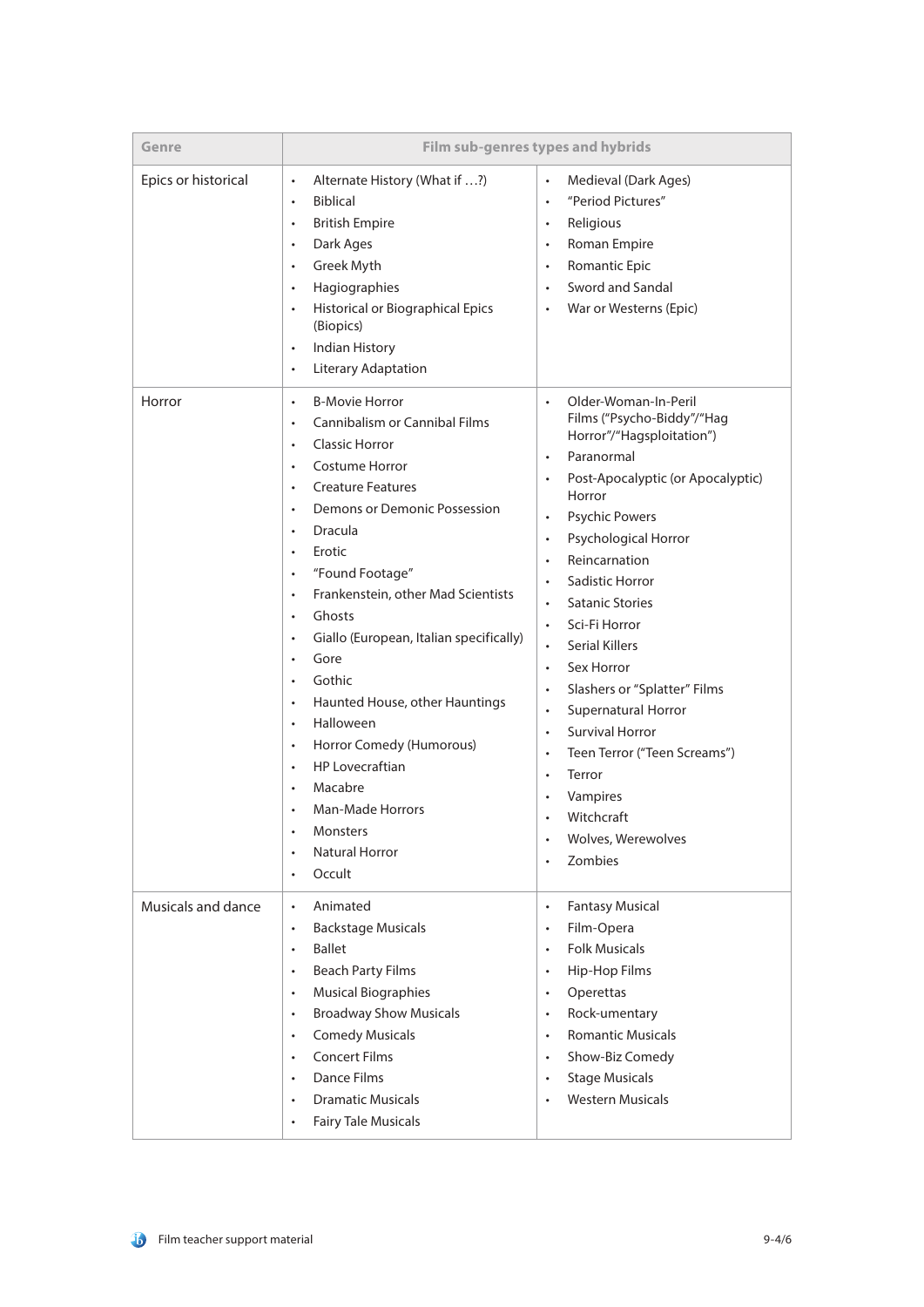| Genre           |                                                                                                                                                                                                                                                                                                                                                                                                                                                                                                                                                                                                                                                                                                                                                                                                                                                                                 | Film sub-genres types and hybrids                                                                                                                                                                                                                                                                                                                                                                                                                                                                                                                                                                                                                                                                                                                                                                              |
|-----------------|---------------------------------------------------------------------------------------------------------------------------------------------------------------------------------------------------------------------------------------------------------------------------------------------------------------------------------------------------------------------------------------------------------------------------------------------------------------------------------------------------------------------------------------------------------------------------------------------------------------------------------------------------------------------------------------------------------------------------------------------------------------------------------------------------------------------------------------------------------------------------------|----------------------------------------------------------------------------------------------------------------------------------------------------------------------------------------------------------------------------------------------------------------------------------------------------------------------------------------------------------------------------------------------------------------------------------------------------------------------------------------------------------------------------------------------------------------------------------------------------------------------------------------------------------------------------------------------------------------------------------------------------------------------------------------------------------------|
| Science fiction | Action or Adventure Sci-Fi<br>$\bullet$<br>Alien Invasion<br>$\bullet$<br>Aliens, Extra-Terrestrial Encounters<br>$\bullet$<br>Anime<br>$\bullet$<br>Al (Artificial Intelligence)<br>$\bullet$<br>Atomic Age<br>$\bullet$<br>Classic Sci-Fi<br>$\bullet$<br><b>Creature Films</b><br>$\bullet$<br><b>Disaster</b><br>$\bullet$<br>Dystopic or Dystopia<br>$\bullet$<br>End of World<br>$\bullet$<br>Exploration<br>$\bullet$<br><b>Fairy Tales</b><br>$\bullet$<br><b>Fantasy Films</b><br>$\bullet$<br>50's Sci-Fi<br>$\bullet$<br>"First Contact"<br>$\bullet$<br>Futuristic (or Future Noir)<br>$\bullet$<br><b>Galactic Empire</b><br>$\bullet$<br>Lost Worlds<br>$\bullet$<br><b>Mad Scientists</b><br>$\bullet$<br>Militaristic<br>$\bullet$<br><b>Monsters and Mutants</b><br>$\bullet$<br>Mythic Fables or Mythology<br>$\bullet$<br><b>Natural Horror</b><br>$\bullet$ | Near Future<br>$\bullet$<br><b>Other Dimensions</b><br>$\bullet$<br>Outer Space<br>$\bullet$<br>Parallel (or Alternate) Universe<br>$\bullet$<br>Post-Apocalyptic (or Apocalyptic)<br>$\bullet$<br>Pre-historic<br>Psychological Sci-Fi<br>$\bullet$<br>Pulp<br>$\bullet$<br>Punk Sci-Fi (ie Steam Punk, Nano<br>Punk, Atom Punk, Cyber Punk, and<br>so on)<br>Religious or Theological<br>$\bullet$<br>Robots, Cyborgs and Androids<br>$\bullet$<br>Sci-Fi Comedies<br>$\bullet$<br>Sci-Fi Horror<br>Sci-Fi Thrillers<br>Space Opera<br>$\bullet$<br>Space or Sci-Fi Westerns<br>Speculative<br>$\bullet$<br><b>Star Trek</b><br>$\bullet$<br>Super-Hero Films (for example,<br>Supermen and Others)<br>Supernatural<br>Tech-Noir<br>Time or Space Travel<br>$\bullet$<br><b>Virtual Reality</b><br>$\bullet$ |
| War             | <b>Action Combat</b><br>$\bullet$<br><b>Aerial Combat, Aviation</b><br>$\bullet$<br>Afghanistan-Iraq Conflict<br>$\bullet$<br>Anti-War<br>$\bullet$<br>Civil War<br>Combat<br>$\bullet$<br>Escape<br>$\bullet$<br>Gulf War<br>$\bullet$<br>Historical<br>$\bullet$<br>Korean War<br>$\bullet$<br>Military<br>$\bullet$<br><b>Military Comedy</b><br>$\bullet$                                                                                                                                                                                                                                                                                                                                                                                                                                                                                                                   | Prisoner of War (POW)/Escape<br>$\bullet$<br>Propaganda<br>$\bullet$<br>Resistance<br>Revolutionary War<br>War-Spy<br>Submarine<br>Vietnam War<br>War Adventure<br>$\bullet$<br>War Epic<br>$\bullet$<br>War Romance<br>World War I<br>World War II                                                                                                                                                                                                                                                                                                                                                                                                                                                                                                                                                            |